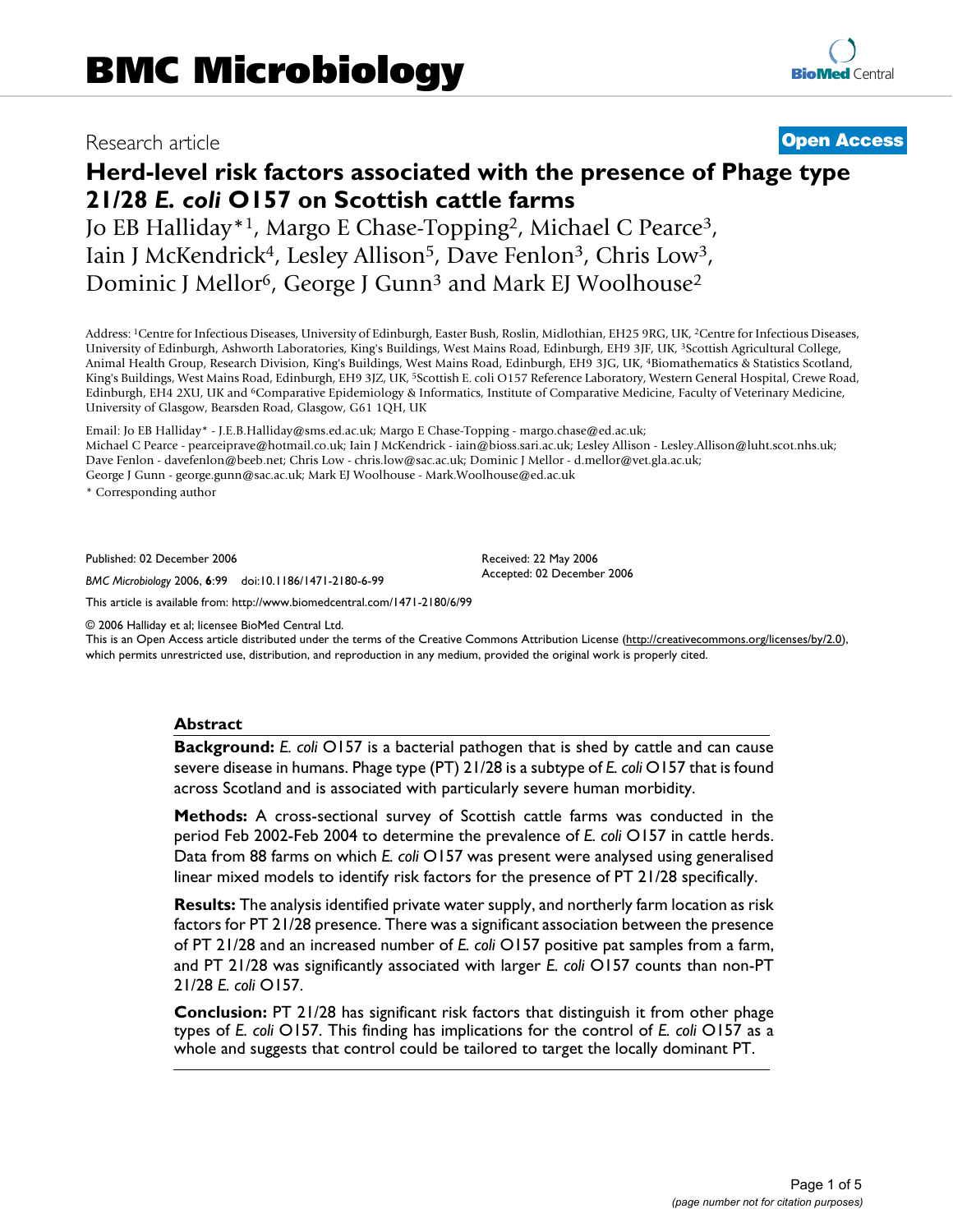# **Background**

*Escherichia coli (E. coli)* O157 is a bacterial pathogen capable of causing potentially fatal gastrointestinal disease in humans. In 2004 there were a total of 918 laboratory confirmed infections in the UK [1,2]. 209 of these cases occurred in Scotland where the rate of infections per hundred thousand is consistently higher than in the rest of the UK[1]. *E. coli* O157 is shed by cattle, which are believed to be a major reservoir for human infections. Phage type (PT) 21/28 is a subtype of *E. coli* O157 that was first detected in Scotland in 1994 [3]. By 2003 this PT dominated Scottish clinical cases, accounting for roughly two thirds of human isolates [4]. PT 21/28 is of particular concern because of its association with severe morbidity. Haemolytic uraemic syndrome (HUS) is a potentially fatal complication of *E. coli* O157 infection. A recent survey of HUS cases in the UK and Ireland indicated that the risk of developing diarrhoea-associated HUS was significantly higher in children in Scotland infected with PT 21/ 28 than with the majority of other PTs [5].

The aims of this study were to use data collected during a survey of Scottish cattle farms to estimate the prevalence of PT 21/28, to investigate the association between PT and the count of *E. coli* O157 in faecal pats, and to identify risk factors for the presence of PT 21/28 at the farm level relative to other PTs.

# **Methods**

#### *Study Group and Sampling Protocol*

The study group comprised 88 Scottish cattle farms on which the presence of *E. coli* O157 was identified during a larger cross-sectional survey of 481 farms conducted from February 2002 to February 2004. The 481 study farms were stratified into 6 regions, corresponding to the six Scottish animal health divisions recognised by the Scottish Executive Environment and Rural Affairs Department (SEERAD). Within each region, farms were sampled throughout the 2 year period in clusters of three. The principal farm in each cluster was selected at random and a list of the six farms nearest to it but within the same region was drawn up. Following consent to visit the principal farm, farms on the list of six were approached sequentially to identify a sampling cluster of three participating farms. Farms in the same cluster were visited on the same or contiguous days. On each farm, groups of store and finishing cattle were identified and sampled. The number of faecal pats sampled in each group was determined from the number of cattle in the group using a prescribed sampling schedule. For each group, sufficient pat samples were taken to ensure 90% probability of detecting shedding of *E. coli* O157 if on average 8% of animals were shedding in positive groups, with shedding distributed as seen in an earlier study commissioned by the Scottish Executive Environment and Rural Affairs Department. Faecal samples were refrigerated at 5°C. The majority were refrigerated within two hours of sampling, while a small number were held at ambient temperature before refrigeration on the day after sample collection.

# *Laboratory Analysis*

Within 48 hours faecal samples were examined by immunomagnetic separation (IMS) to detect the presence of *E. coli* O157 as described by Pearce et al., 2004 [6]. To estimate *E. coli* O157 counts, 1 g of faeces from each *E. coli* O157 positive sample was suspended in 9 ml of maximum recovery diluent (Oxoid Ltd, Basingstoke, UK) and 0.1 ml of suspension spread onto each of two CT-SMAC plates. Plates were incubated at 42°C for 24 hours. Typical non-sorbitol fermenting colonies were counted and tested using anti-*E. coli* O157 coated latex reagent (Oxoid Ltd.). The limit of accurate enumeration using this method was 100 colony forming units (CFU)g-1 faeces [7]. One *E. coli* O157 isolate from each faecal sample was submitted to the Scottish *E. coli* O157 Reference Laboratory for phage typing [8] and screened for genes encoding the virulence factors verocytotoxin 1 ( $vtx_1$ ), verocytotoxin 2 ( $vtx_2$ ) and intimin (*eae*) [6].

#### *Classification of Farm Status and Questionnaire Survey*

*E. coli* O157 was identified on 91 of the 481 farms in the full study. Due to an incomplete data set, three farms were excluded and 88 farms were included in this analysis. Laboratory data were binary coded to establish the probability of observing PT 21/28 presence on *E. coli* O157 positive farms. A farm was classified as positive for PT 21/ 28 if at least one *E. coli* O157 isolate from that farm was of this PT. Farms were classified as negative if all isolates from the farm were phage typed and none were PT 21/28. On each sampling visit a confidential questionnaire was administered by one of three individuals, to gather information on the farm environment, the types of livestock present, the farm location and the housing, feed and management of the sample groups. The number of *E. coli* O157 positive pats on each farm was recorded and analysed as a predictor variable.

# *Risk Factor Analysis*

Generalised linear modelling was carried out to identify variables associated with PT 21/28 presence. Initially, 109 variables were individually tested for association with PT 21/28 presence in a univariate generalised linear model (GLM) with a logistic link function. All variables with univariate likelihood ratio test  $p \le 0.3$  were carried forward to a multiple variable analysis. The multiple variable model was constructed through forward selection. Variables were added to the null model in order of decreasing significance until no further variables were significant at  $p \leq$ 0.05. At each step all variables were checked to ensure that they maintained significance at  $p \leq 0.05$ . Finally, the mul-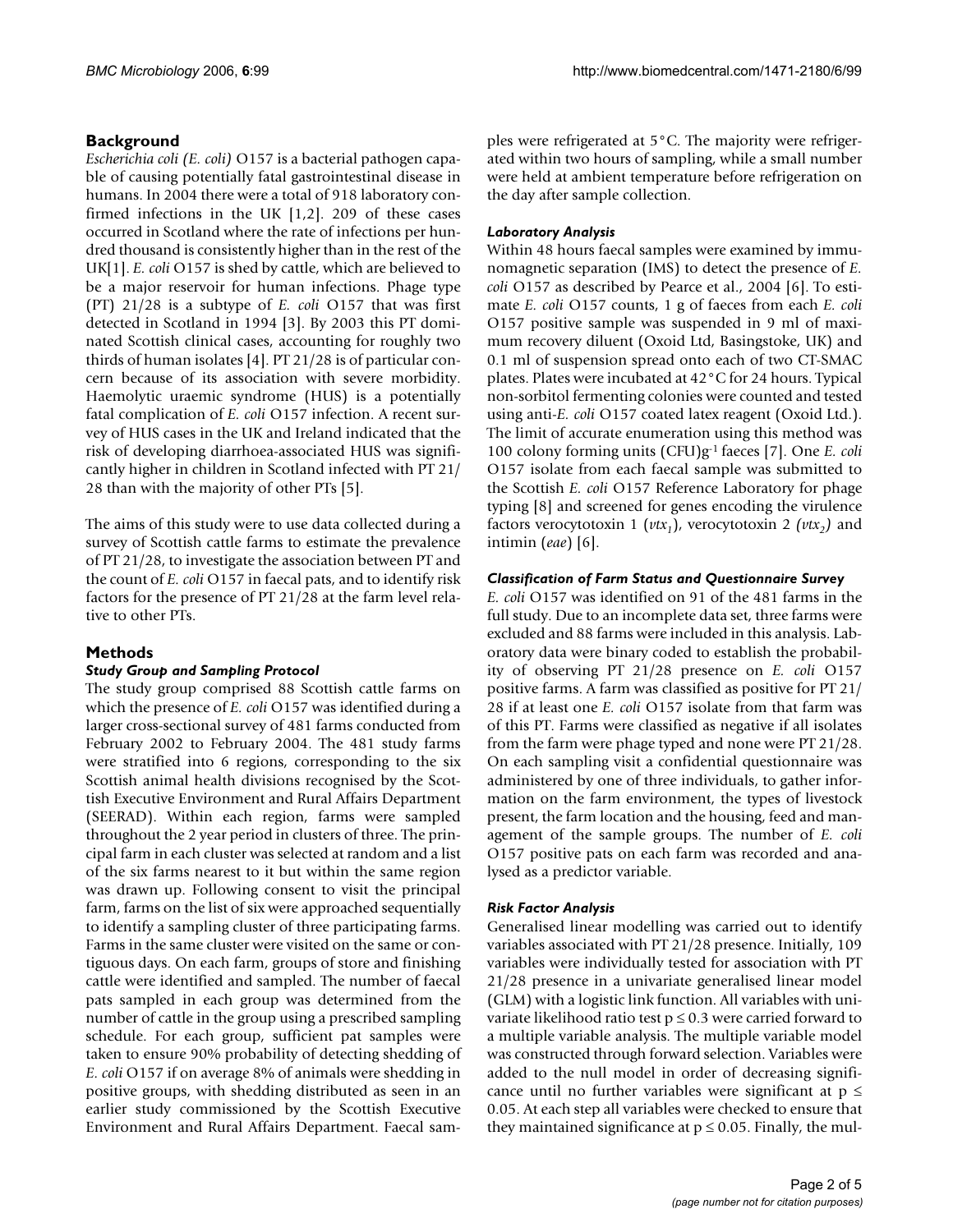tiple variable model was fitted as a generalised linear mixed model (GLMM) with sampling cluster fitted as the random effect to account for the clustering in sample design. The multiple variable GLM models constructed through forward selection were assessed using Hosmer & Lemeshow diagnostic plots [9]. To identify any problems with collinearity, variable coefficients from the multiple variable models were compared with the corresponding univariate GLM coefficient to look for marked changes in direction or magnitude of effect in the multiple variable models. All two-way interactions were also tested.

#### *Analysis of Bacterial Counts*

*E. coli* O157 count data were categorised, and a contingency table comparing the counts of pat samples containing a PT 21/28 isolate to the counts of samples containing a non-PT 21/28 *E. coli* O157 isolate was constructed. The association between *E. coli* O157 type (PT 21/28 or non-PT 21/28) and count category was assessed using a chisquare test. All analysis was conducted using R (The R Foundation for Statistical Computing, 2004, Version 2.0.1 (2004-11-15), ISBN 3-900051-07-0).

# **Results**

A total of 509 *E. coli* O157 isolates from 88 farms were phage typed and tested for the presence of common virulence genes. Isolates of 11 different PTs were found but there was a clear predominance of PT 21/28 (50.5%) (Table 1). PT 21/28 was present on 50/88 *E. coli* O157 positive farms (56.8%, 95% CI = 45.8, 67.4%). The presence of *E. coli* O157 isolates of only one PT was recorded on 70 of the 88 farms, including 37 farms on which only PT 21/28 was found. PT 21/28 was also identified on 13 of the 18 farms on which isolates of two or three different PTs were present. All but 3 *E. coli* O157 isolates carried the *eae* gene encoding intimin, 98% carried the *vtx*<sub>2</sub> verocytotoxin gene and only 4 isolates carried neither the  $vtx_1$  or  $vtx_2$  gene.

One hundred and nine variables were tested for association with PT 21/28 presence and 49 were significant at p  $\leq$  0.3. No variables concerning housing, the use of manure, the use of slurry, or cattle feed were significant. In the final multiple variable GLMM three fixed effects were found to be formally statistically significant (Table 2). No interaction terms were significant.

Farms on which the water supply to the farmhouse was from the mains ( $n = 60$ ) were significantly less likely to be infected with PT 21/28 than farms that had a private water supply  $(n = 28)$  (OR = 0.0002). This variable refers to farmhouse water supply rather than cattle water supply. However, 55 of 60 farms with a mains supply to the farmhouse also had a mains water supply for their cattle and there is highly significant correlation between the farmhouse and cattle water sources ( $\chi^2$  = 44.5, df = 1, p < 0.0001). The presence of PT 21/28 on a farm was positively associated with the number of pat samples from the farm that were positive for *E. coli* O157 (OR = 1.36). The Y coordinate of the farm was associated with the presence of PT 21/28, such that more northerly farms were more likely to be infected with PT 21/28 (OR = 1.0014). The odds ratio values for the number of *E. coli* O157 positive samples and Y coordinate represent a change in the odds of PT 21/28 presence per unit increase in the predictor variables – increases of a single positive pat sample and 1 km northing respectively.

| Table 1: Phage types and vtx gene possession of the 509 E. coli O157 isolates from the 88 E. coli O157 positive study farms. |  |  |
|------------------------------------------------------------------------------------------------------------------------------|--|--|
|------------------------------------------------------------------------------------------------------------------------------|--|--|

| <b>Phage Type</b>     | <b>Number of vtxl Positive</b><br><b>Isolates</b> | <b>Number of vtx2 Positive</b><br><b>Isolates</b><br>257 | <b>Total Number of</b><br><b>Isolates</b> |                   | % of Characterized<br><b>Isolates</b> |
|-----------------------|---------------------------------------------------|----------------------------------------------------------|-------------------------------------------|-------------------|---------------------------------------|
| 21/28                 |                                                   |                                                          | 257                                       | (50)              | 50.5                                  |
| 32                    |                                                   | 85                                                       | 85                                        | (26)              | 16.7                                  |
| 8                     | 48                                                | 47                                                       | 51                                        | (9)               | 10.0                                  |
| 2                     |                                                   | 50                                                       | 50                                        | (8)               | 9.9                                   |
| 34                    |                                                   | 22                                                       | 22                                        | (1)               | 4.3                                   |
| 33                    |                                                   |                                                          |                                           | $(\mathsf{I})$    | 1.4                                   |
| 4                     |                                                   |                                                          |                                           | (3)               | 1.2                                   |
| 31                    |                                                   |                                                          |                                           | (2)               | 1.0                                   |
| 49                    |                                                   |                                                          |                                           | (2)               | 0.4                                   |
| 54                    |                                                   |                                                          |                                           | $\left( 1\right)$ | 0.4                                   |
| 4                     |                                                   |                                                          |                                           | $\left( 1\right)$ | 0.2                                   |
| RDNC*                 |                                                   | 18                                                       | 18                                        | (4)               | 3.5                                   |
| Untypable             |                                                   | 0                                                        | 3                                         | (2)               | 0.6                                   |
| <b>Total Isolates</b> | 49                                                | 499                                                      | 509                                       |                   |                                       |

Figures in brackets indicate the number of farms on which the isolates of each phage type were found. \* Phages Reacted but Did Not Conform to any known pattern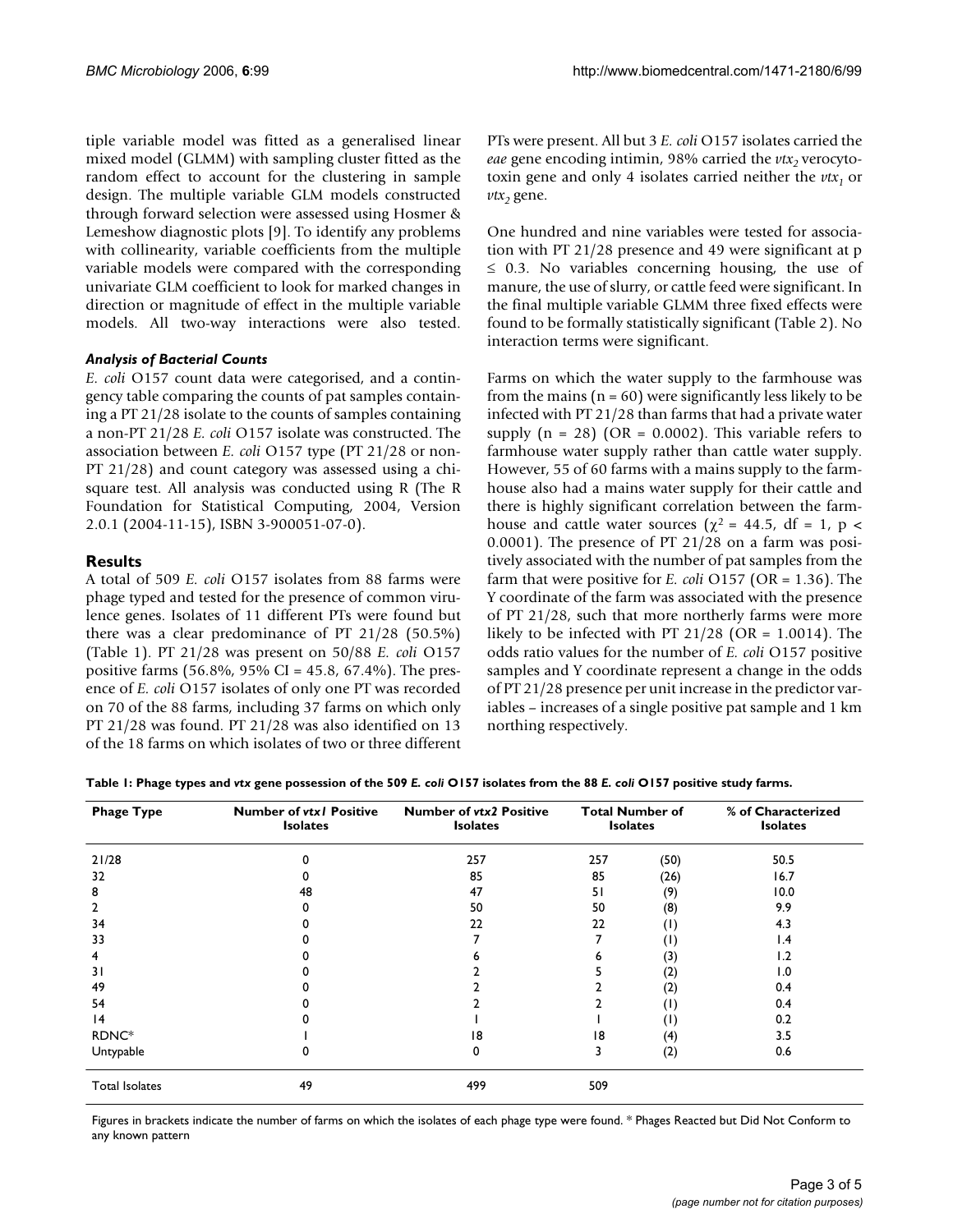| Variable                     | Coefficient | S.E.  | p-value  | OR     | 95%CI            |
|------------------------------|-------------|-------|----------|--------|------------------|
| Intercept                    | $-5.21$     | 4.44  |          | $\sim$ | -                |
| Mains water to the farmhouse | $-8.56$     | 1.25  | < 0.0001 | 0.0002 | $.64E-5:2.22E-3$ |
| Number of positive samples   | 0.30        | 0.07  | 0.0002   | I.36   | 1.19:1.56        |
| Y coordinate (1 km)          | 0.014       | 0.006 | 0.026    | 1.014  | 1.0027 : 1.026   |

**Table 2: Summary of the multiple variable mixed model of the presence of PT 21/28 with sampling cluster fitted as the random effect**

OR = odds ratio, 95% CI = odds ratio ± 1.96SE. Random effect variance components: sampling cluster = 23.25, residual = 0.11.

Analysis of *E. coli* counts revealed that PT 21/28 isolates were significantly associated with categorized *E. coli* O157 counts ( $χ² = 10.69$ , df = 3, p = 0.01). *E. coli* O157 positive pat samples containing a PT 21/28 isolate were underrepresented in the smaller count categories and overrepresented in the larger count categories, as compared to samples containing a non-PT 21/28 isolate (Figure 1).

#### **Discussion**

Approximately half (50.5%) of the *E. coli* O157 isolates analysed in this study were PT 21/28, and this PT was present on 56.8% of *E. coli* O157 positive study farms. Three statistically significant risk factors specific to PT 21/ 28 presence have been identified. Farms on which the farmhouse water was supplied from the mains were significantly less likely to be infected with PT 21/28 than farms that had a private water supply. The presence of *E. coli* O157 in a cattle water supply is positively associated with the presence and extent of faecal shedding (PT not specified) [10-12]. The association seen here between PT 21/28 presence and a private water supply suggests that waterborne transmission may play a particularly important role in the transmission of PT 21/28 *E. coli* O157. The latitude of the farm is also associated with the likelihood of PT 21/ 28 presence, such that farms located further north are more likely to have cattle shedding PT 21/28. Investigation of climatic and farm management factors that may vary with latitude, and specific spatial analyses of the distribution of PT 21/28 isolates may identify further potentially important risk factors for PT 21/28 presence.

The analysis of the bacterial count data reveals that PT 21/ 28 isolates are associated with larger *E. coli* O157 counts (Figure 1). Only one *E. coli* O157 isolate from each pat sample was characterised, but pilot studies indicated that a single isolate type tends to dominate within individual